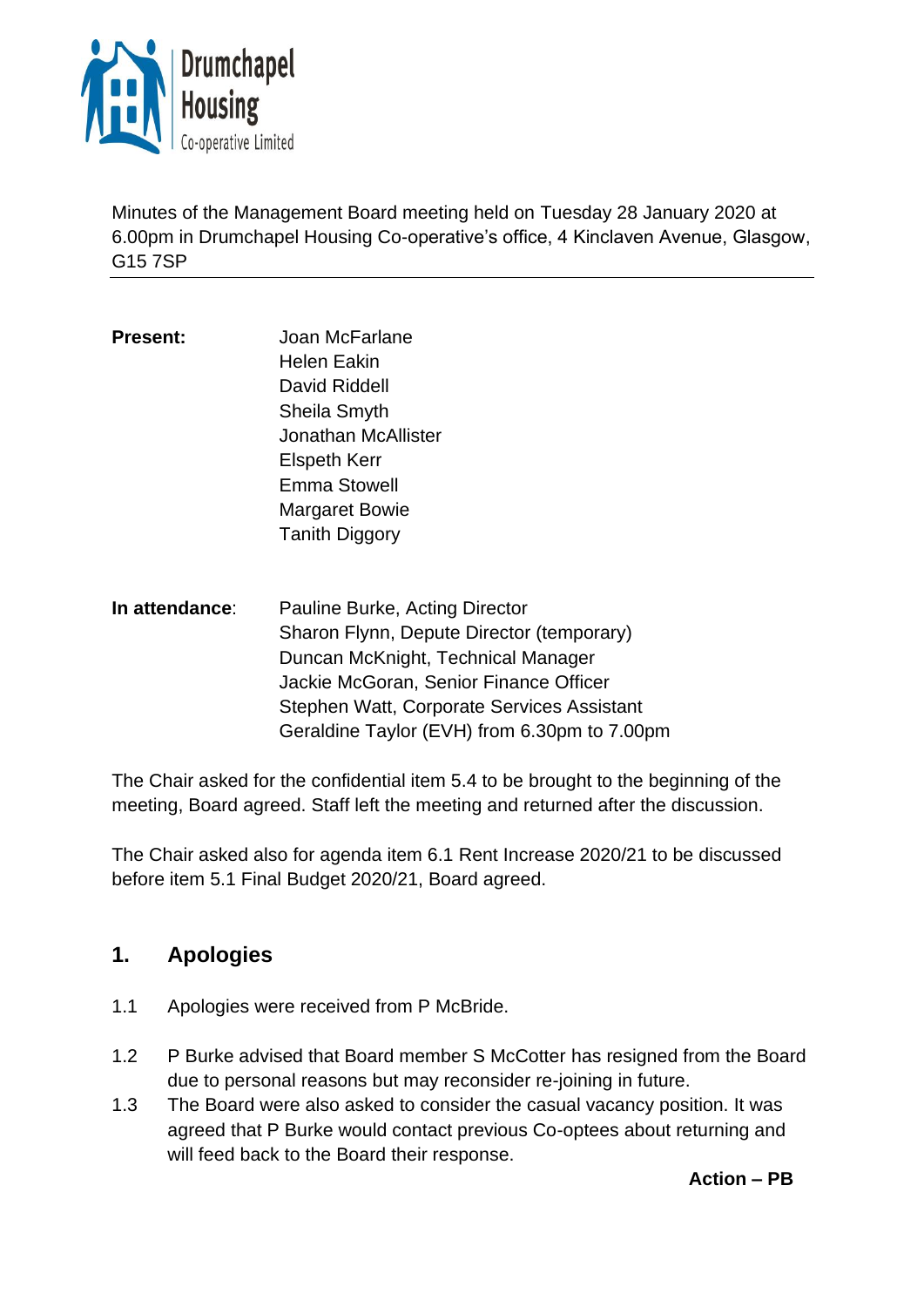## **2. Declaration of interest**

2.1 There were no declarations of interest.

## **3. Minute of the previous meeting**

- 3.1 T Diggory advised that she had been omitted from the attendance list in the minute on 3 December 2019. This would be corrected.
- 3.2 The minute of the meeting on 3 December 2019 was proposed by E Kerr and seconded by D Riddell.
- 3.3 The confidential minute of the meeting on 3 December 2019 was proposed by E Kerr and seconded by E Stowell.

## **4. Matters arising**

4.1 There were no matters arising.

# **5. Acting Director's report**

### **5.1 Final budget – 2020/2021**

- 5.1.1 J McGoran presented the final budget for review and comment. It was noted that in the initial draft budget, updates had not been processed for Reactive maintenance. These updates have now been incorporated into the final budget with a reduction in budgeted costs of £13.4k on previous year. All other amendments were minor.
- 5.1.2 The Board approved the final budget for 2020/21.

### **5.2 Maturity of 1-year fixed saver**

- 5.2.1 J McGoran retrospectively requested approval to deposit funds of £250,000 to 95 Day Saver Deposit with Nationwide Building Society Business. J McGoran advised that the organisation will re-assess the deposit In April when Bank of Scotland one- year fixed rate saver is due to mature.
- 5.2.2 The Board approved the Deposit.

### **5.3 Scottish Housing Regulator letter (December 2019) – update**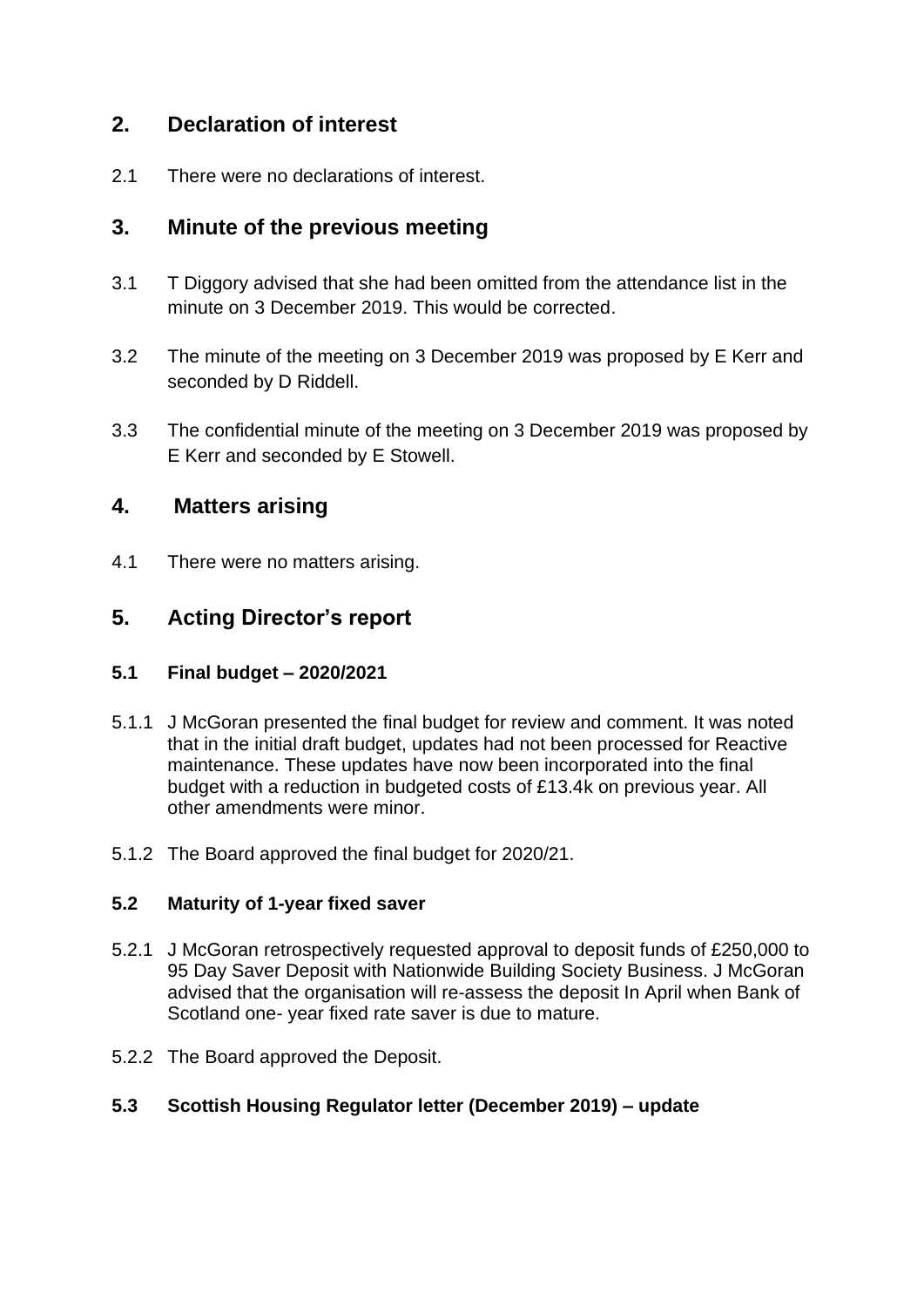- 5.3.1 J McGoran presented a report on fraud to provide assurance to Board concerning matters raised in the letter from the Scottish Housing Regulator to all registered social landlords on 11<sup>th</sup> December 2019
- 5.3.2 J McGoran discussed in detail the safeguards in place provided by DHCL's robust policy and procedures that reduce the risk of fraud. Areas discussed included those highlighted in the SHR letter with the additional areas of cyber and rent accounting fraud.
- 5.3.3 The Board noted the report.

## **5.4 Co-operation Agreement**

- 5.4.1 This item was discussed by Board at the beginning of the meeting, with advice and guidance led by Employers in Voluntary Housing.
- 5.4.2 The Board noted the update.

### **5.5 Board Effectiveness Review**

- 5.5.1 The Board were invited to comment on the report at item 5.5(i). Members agreed for an action plan will be brought to the next meeting for approval. **Action – PB**
- 5.5.2 The Board noted the report.

### **5.6 Corporate succession plan – Board members progress report**

- 5.6.1 The updated succession plan progress report was discussed. A review of the succession policy will take place as part of 2020/21 policy review programme.
- 5.6.2 A discussion took place regarding creating individual CVs for members demonstrating the varied skillset of our Board. Members agreed this would be taken forward in due course

#### **Action – PB**

5.6.3 The Board noted the update.

### **5.7 Value for money**

- 5.7.1 The updated value for money progress report was discussed. A review of the value for money statement will take place as part of 2020/21 workplan.
- 5.7.2 The Board noted the update.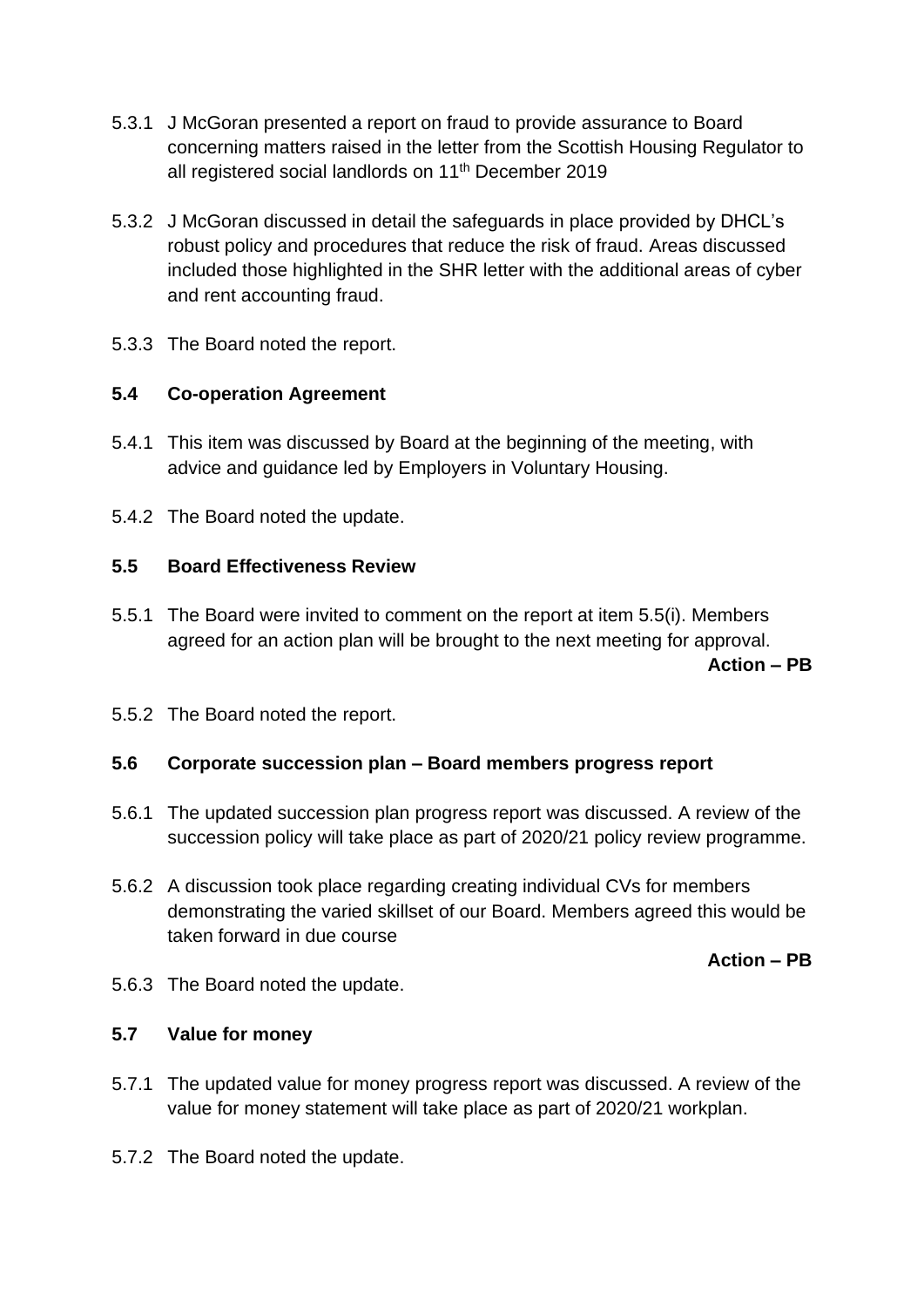# **6. Temporary Depute Director's report**

#### **6.1 Rent increase 2020/21**

6.1.1 This item was discussed by the Board at the beginning of the meeting.

 S Flynn advised the Board that 119 replies had been received during our recent Rent Consultation survey:

- 89% opted for 1.5% increase
- 11% opted for 2.1% increase
- 6.1.2 New methods of consultation had resulted in 25% return rate, the SMS test message survey was most successful, and S Flynn advised we will use more opportunities to text tenants. Board members voiced opinion that texts had been more suitable while the newsletter/paper copy survey had been received during the festive period.
- 6.1.3 The Board approved the 1.5% increase for 2020/21.

#### **6.2 Tenancy allocation**

- 6.2.1 S Flynn advised the Board of an exception to the policy and sought the Board's approval concerning granting the tenancy.
- 6.2.2 The Board approved the tenancy allocation.

#### 6.3 **Letting Plan for Glasgow City Council**

6.3.1 The Board noted and approved the requirement to provide 43% of lets to Section 5 referrals.

### **STANDING ORDERS WERE SUSPENDED BY THE CHAIR AT 8PM**

#### **6.4 Performance report – Quarterly KPI's**

- 6.4.1 S Flynn presented the new Quarterly Performance Report which demonstrates trends against KPI's as discussed at previous Board meetings.
- 6.4.2 Rent Management and Arrears are below target, the Board were advised that Universal Credit cases will be included in future reports. There are presently 76 people claiming UC in the Co-operative area; 33 in arrears over the month, and 52 tenants in arrears in total.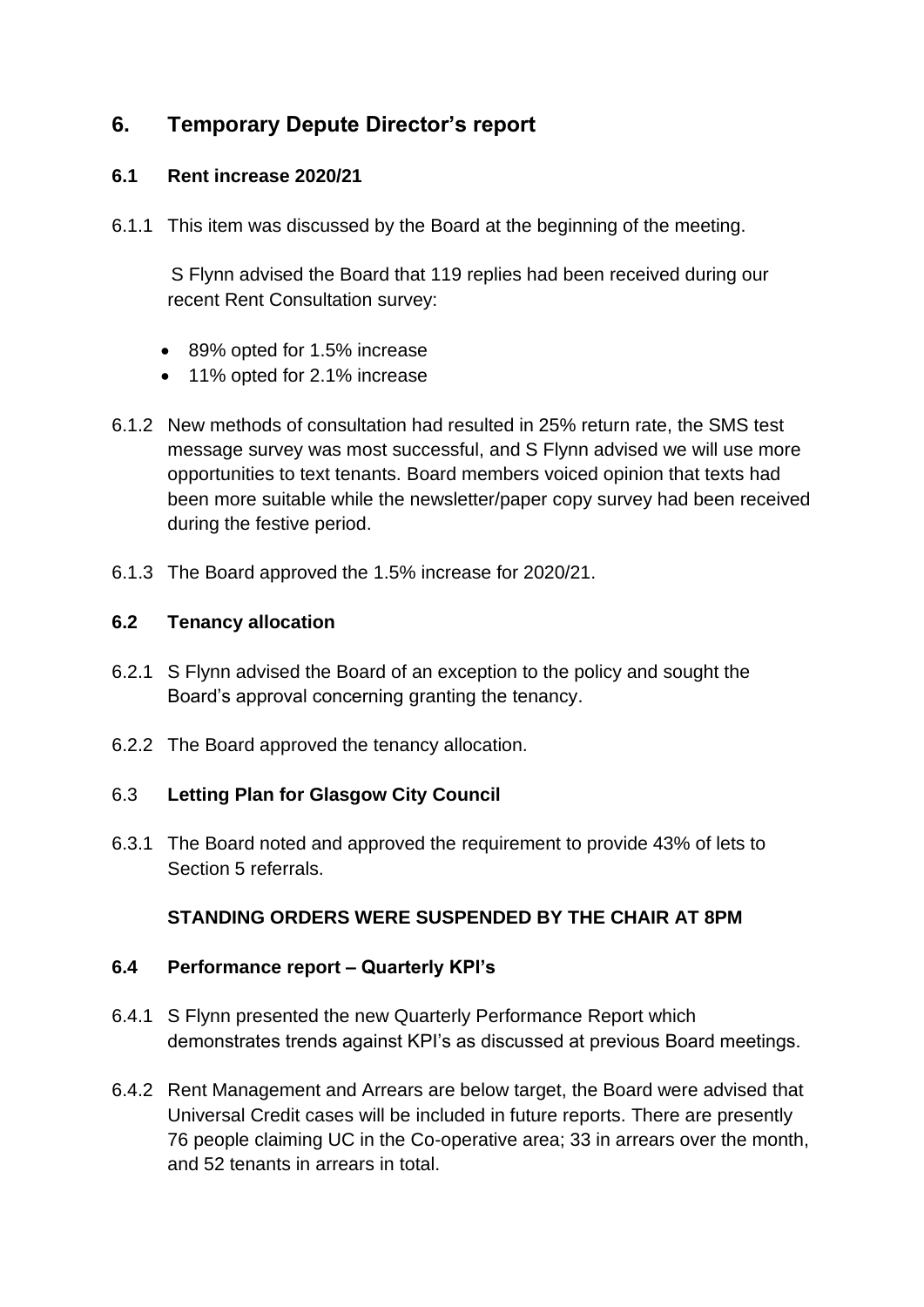6.4.3 The Board endorsed the comparison table provided by S Flynn and noted the performance report.

### **6.5 Planned Maintenance progress**

- 6.5.1 D McKnight presented a report on current planned maintenance projects and recommended procurement routes for future works.
- 6.5.2 Both window and bathroom replacement contracts are complete. These were procured via the Scottish Procurement Alliance (SPA) framework. This is the first time that Co-operative has used the framework and outcomes were noted to be very positive, with projects delivered on time, within cost and demonstrating high levels of tenant satisfaction.
- 6.5.3 Kitchens replacements 2019/20 are due to commence in February with completion in early March.
- 6.5.4 The Board noted the report.

### **7. Policy review**

- 7.1 P Burke requested the Board approve the following policies distributed to members November 2019 for approval at this meeting:
	- Reward and Recognition policy
	- Disaster Recover/Business Continuity policy
	- Information Security policy
	- Data Retention policy
	- Data Breach Management policy
- 7.2 The Board approved the policies.
- 7.3 S Watt to provide an overview of the website portal to members on request.

#### **Action – S Watt**

## **8. Governance**

#### **8.1 Membership Report**

8.1.1 The Board approved Membership applications for prospective members and the two Share Certificates to be signed and issued to new tenants.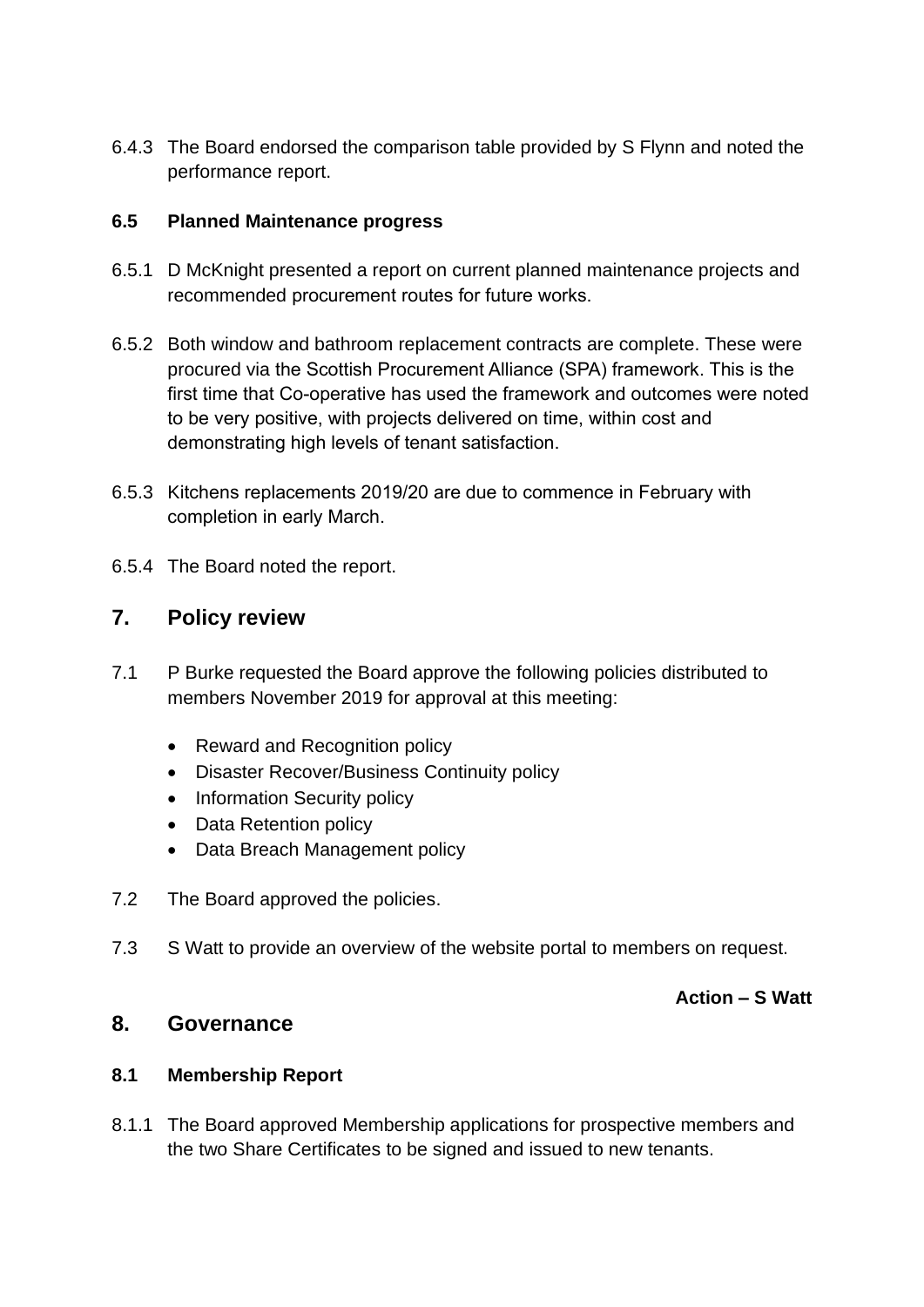### **8.2 Ethical Conduct and Notifiable Events**

8.2.1 J McFarlane discussed the letter from Cernach Housing Association regarding the ending of the shared Director service on 31 January 2020. J McFarlane confirmed this was a notifiable event and was reported to the Scottish Housing Regulator via their portal 20 January 2020.

### **8.3 Assurance update**

8.3.1 The first Assurance meeting of 2019/20 has taken place on 9 January 2020 and was attended by staff, J McFarlane, Chair and H Eakin, Vice Chair. Progress has been made using the SFHA and SHR toolkit.

### **8.4 Donations**

- 8.4.1 The Board approved the senior management team decision to provide hampers to tenants at Christmas rather than donate to Drumchapel foodbank as this meant DHCL tenants were benefiting directly.
- 8.4.2 Discussion took place on the process of identifying eligible tenants and it was agreed that the process should be fair, open and transparent.
- 8.4.3 Board agreed going forward to provide DHC tenants with food hampers twice a year.

## **STANDING ORDERS WERE SUSPENDED BY THE CHAIR AT 8.30PM**

# **9. Audit, Risk and Staffing sub-Committee**

- 9.1 The meeting due to take place on 7 November was cancelled as it would otherwise have been inquorate. Sub-Committee members were advised that there were no immediate issues which needed addressed, so it was agreed to carry over the business to the meeting scheduled for 6 February 2020 rather than set a re-arranged date in November.
- 9.2 The Board noted the update.

# **10. Any Other Competent Business**

10.1 The Finance tender has been progressed by Cernach Housing Association as agreed at the previous Board meeting.